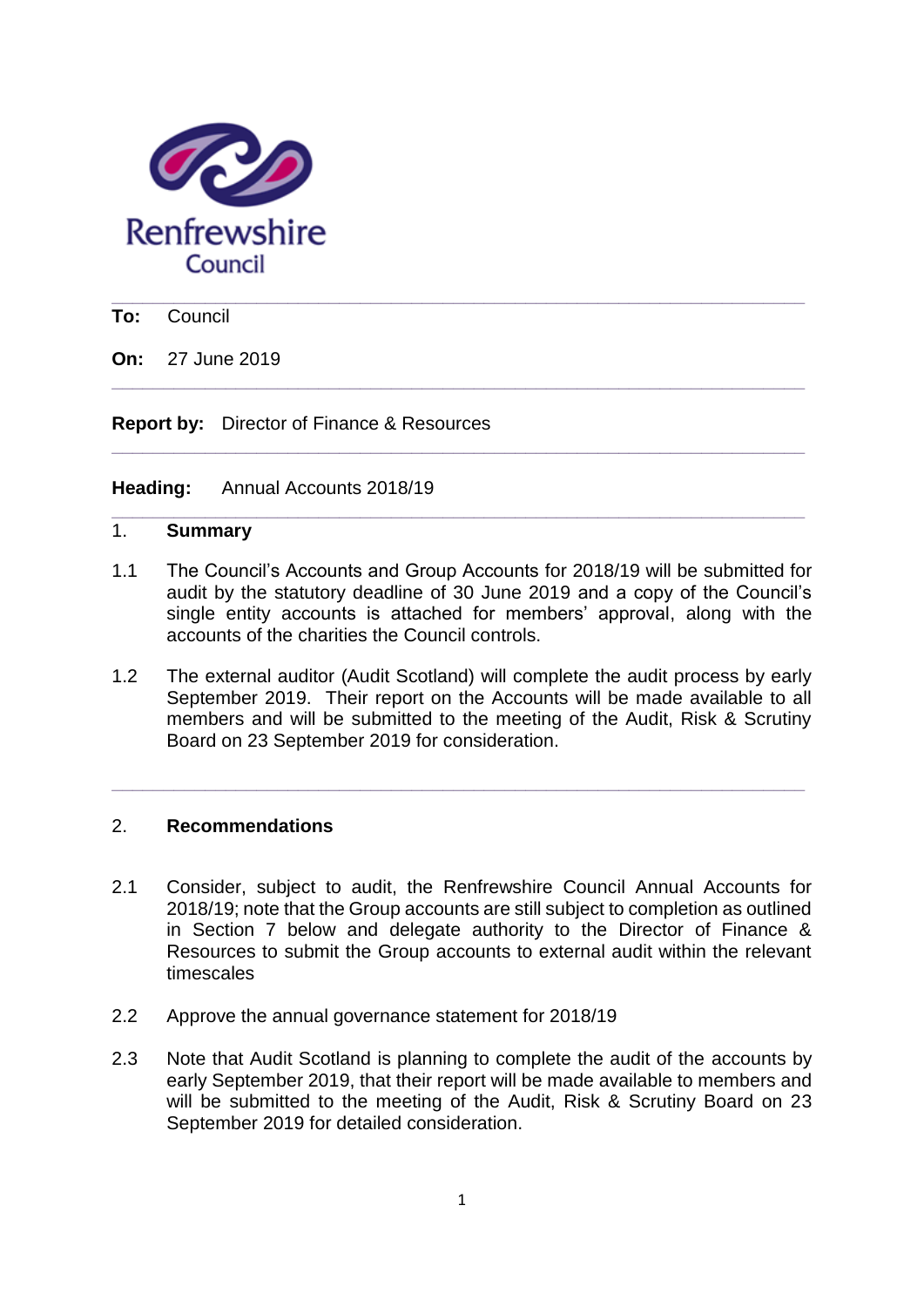- 2.4 Approve the sums earmarked within the General Fund reserves and HRA reserves as outlined in 3.3 below.
- 2.5 Approve the transfer of resources outlined in Table 1 below.
- 2.6 Approve, subject to audit, the annual accounts attached for the Renfrew, Paisley and Johnstone Common Good Funds and the Coats Observatory Trust Fund which under accounting regulations require to be separately prepared and audited from the Council's accounts.

\_\_\_\_\_\_\_\_\_\_\_\_\_\_\_\_\_\_\_\_\_\_\_\_\_\_\_\_\_\_\_\_\_\_\_\_\_\_\_\_\_\_\_\_\_\_\_\_\_\_\_\_\_\_\_\_\_

### 3. **Background**

- 3.1 The Council's Accounts and Group Accounts for 2018/19 will be submitted for audit by the statutory deadline of 30 June and a copy of the Council's single entity accounts is attached for members' consideration. The accounts have been produced to comply with International Financial Reporting Standards (IFRS) and relevant government accounting regulations. In order to comply with charity accounting requirements, the Council's Accounts do not incorporate statements relating to the Common Good Funds and the charitable trust fund which the Council controls. In both these instances, separate accounts have been prepared in accordance with registered charities accounting requirements and are also included for members' approval.
- 3.2 The external auditor (Audit Scotland) is planning to complete the audit process by early September. Their report on the Accounts will be made available to all members and will be submitted to the meeting of the Audit, Risk & Scrutiny Board on 23 September 2019 for consideration.
- 3.3 The Management Commentary prefacing the Accounts provides an overview of the Council's financial performance and the key features are:-
	- (a) Revenue spending has been contained within overall budget limits.
	- (b) After adjusting for planned carry forwards, the carry forward of committed resources, accelerated debt repayment as per the Council's debt smoothing strategy and year end allocations, the General Fund has delivered an underspend of £0.043 million. This outturn position is broadly in line with the forecast breakeven position previously reported to members. Unallocated balances increase to £7.137 million moving into 2019/20, again in line with the minimum level recommended. As previously reported to members, the maintenance of an appropriate level of unallocated reserves remains a key aspect in the management of financial risk which Audit Scotland have indicated they will keep under ongoing review across all local authorities.
	- (c) Of the overall General Fund reserves, the following are proposed to be earmarked:
		- £0.566 million to fund the Council's anticipated final contribution to the M74 extension project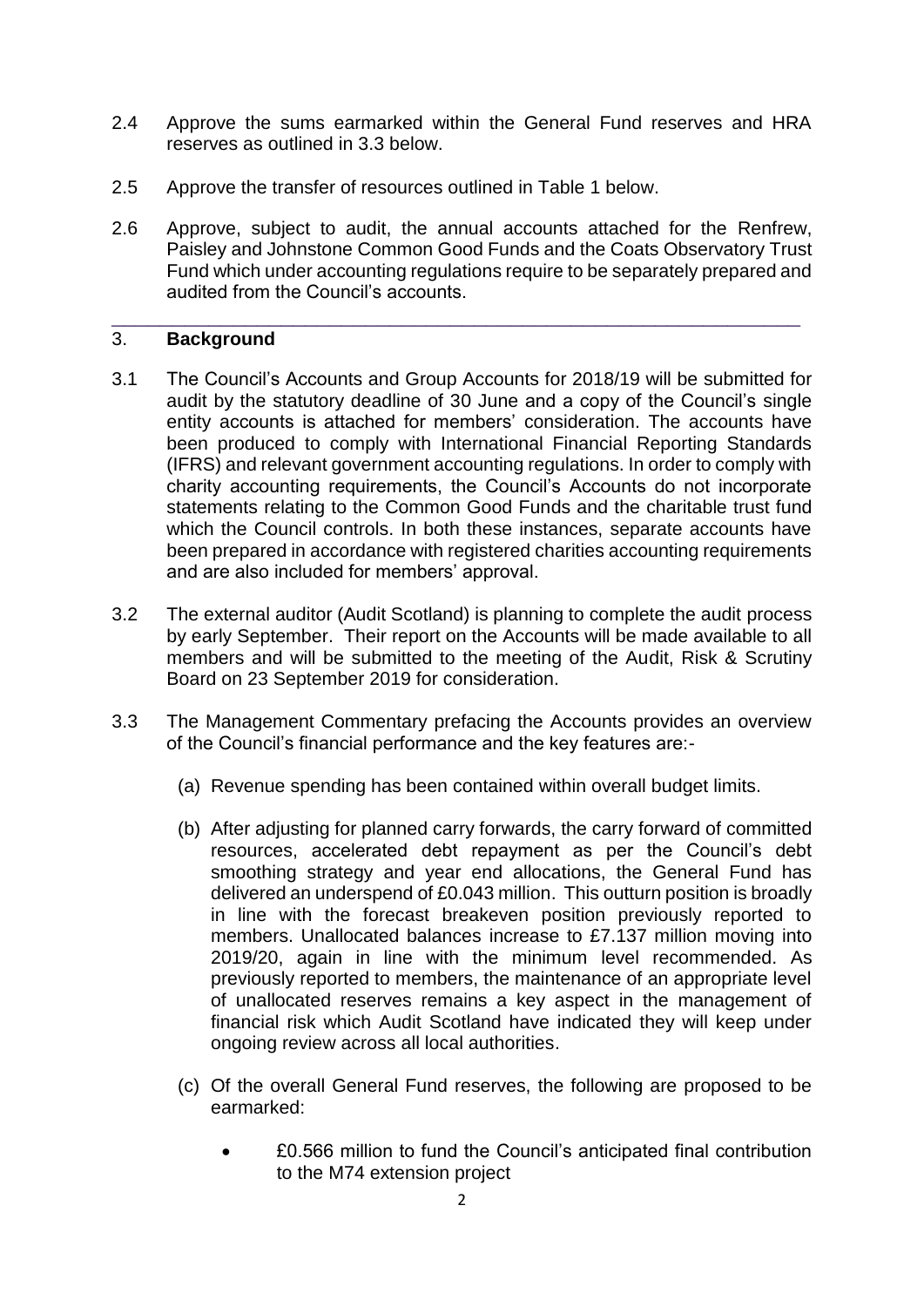- £1.232 million of 2017/18 funding made available to the Renfrewshire HSCP which has been agreed to be used flexibly to offset anticipated adult social care service pressures
- £1.049 million relating to the Council's approved policy on delegated management of resources within schools.
- £10.343 million relating to the Service Modernisation and Reform Fund (SMARF) which is set aside to assist in the delivery of the Council's transformation and change programme.
- £2.687 million of funding carried forward to support the delivery of committed projects as part of the Private Sector Housing Programme as approved by the Housing and Community Safety Policy Board.
- £1.056 million approved by the Council on 27 February 2014 to development initiatives within Paisley Town Centre.
- £1.051 million of resources committed to the ongoing Early Years Strategy and Change Fund arrangements
- £12.670 million for the Schools PPP reserve in line with the Council's approved affordability framework.
- £0.031 million related to community safety initiatives
- £1.273 million of resources committed to support the City Deal project as approved by Council on 13 February 2014.
- £4.002 million of resource committed to support measures to Tackle Poverty as approved by Council on 2 March 2018.
- £2.632 million of resource committed to support the Heritage Asset Strategy as agreed by Council on 12 February 2015
- £1.426 million of specific grant related to the Pupil Equity Fund
- £0.344 million of resource committed to fund town centre public Wi-Fi as agreed by Council on 3 March 2016
- £2.411 million of resource agreed by the Leadership Board on 21 February 2018 in relation to legacy activities from the City of Culture 2021 bid.
- £0.250 million related to a contribution to Kilbarchan AAC for the development of an indoor training facility in Linwood as agreed by Council on 23 February 2017
- £4.500 million related to the Employability programme as agreed by Council on 2 March 2018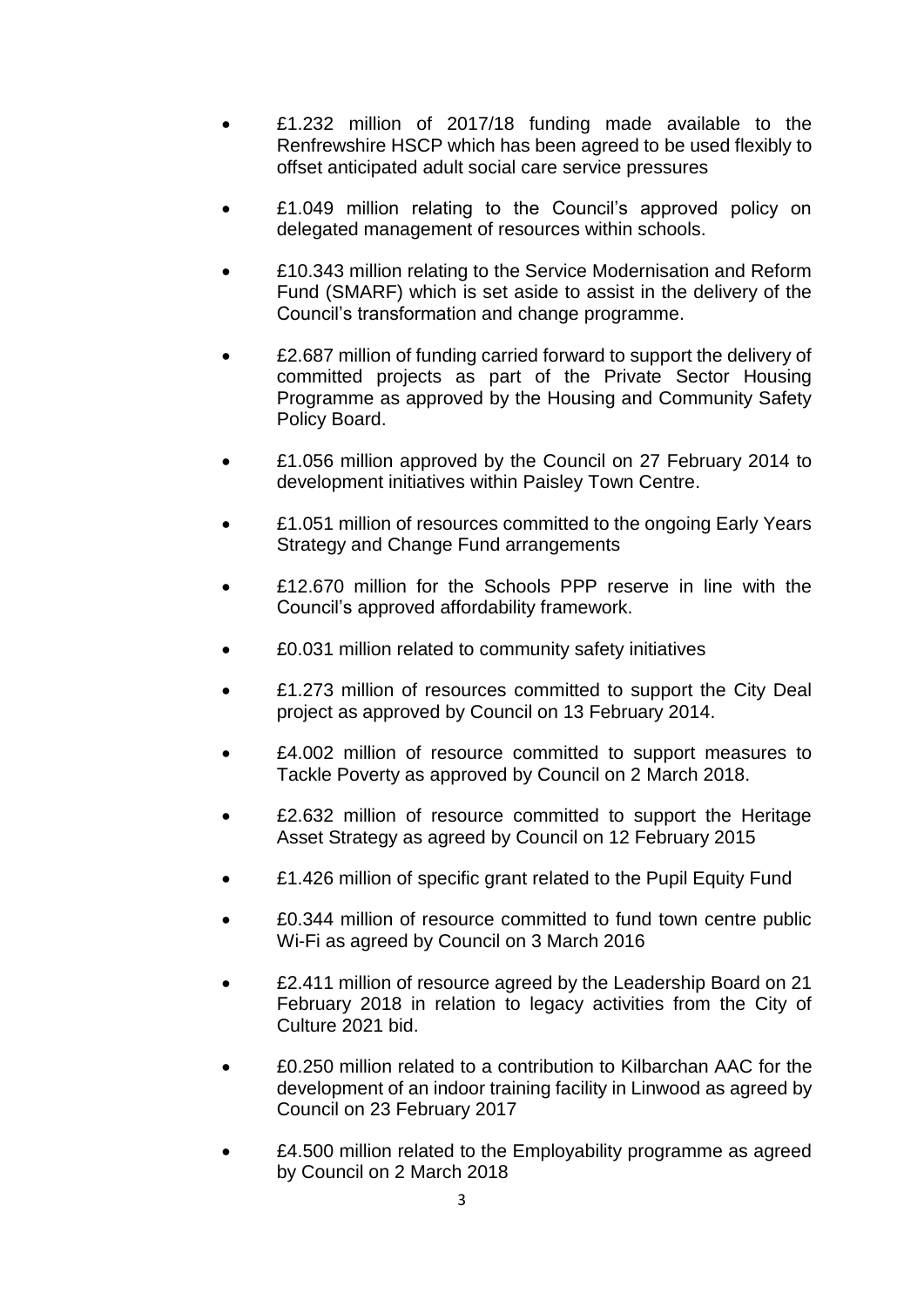- E4.484 million related to non-recurring investments agreed by Council on 2 March 2018 across environment and place, villages improvements, digital infrastructure, community empowerment, welfare reform support and support for sign language and braille training.
- (d) Unallocated HRA reserves as at 31 March 2019 have been maintained at £6.807 million. This represents a prudent level of unallocated reserves for the HRA which remain available to mitigate the impact of any unforeseen risks.
- (e) As detailed in Table 1 below, specific reserves now total £80.638 million, a reduction in year of £9.137 million, which relates primarily to resources committed to the Council's capital investment programme and resources retained as part of delivering the council's debt smoothing strategy.

|                                | Opening<br>balance | <b>Contributions</b><br>to Reserves | <b>Reserves</b><br>Used /<br><b>Transferred</b> | <b>Closing</b><br>balance |
|--------------------------------|--------------------|-------------------------------------|-------------------------------------------------|---------------------------|
|                                | £m                 | £m                                  | £m                                              | £m                        |
| Insurance Fund                 | 2.543              | ۰                                   |                                                 | 2.543                     |
| Reservoir Repair Fund          | 0.315              |                                     |                                                 | 0.315                     |
| <b>Education Capital Items</b> | 1.132              | 0.246                               | (0.331)                                         | 1.047                     |
| <b>Investment Capital Fund</b> | 85.785             | 2.023                               | (11.075)                                        | 76.733                    |
|                                |                    |                                     |                                                 |                           |
| <b>Total</b>                   | 89.775             | 2.269                               | (11.406)                                        | 80.638                    |

# **Table 1**

- (f) Capital spending of £51.486 million on non-housing projects was managed within the overall expenditure control limits approved by Council.
- (g) The Council's in year council tax collection performance for 2018/19 was 96% and is consistent with that reported in the previous year, equalling the highest ever performance achieved by the Council.

# 4. **FINANCIAL PERFORMANCE 2018/19**

4.1 This section of the report provides an overview of the budget performance for each service.

# **DEPARTMENTAL PERFORMANCE - GENERAL FUND REVENUE BUDGET**

#### 4.2 **Chief Executive's Service - breakeven**

Overall spend within the service is in line with budget, with no significant variances to report.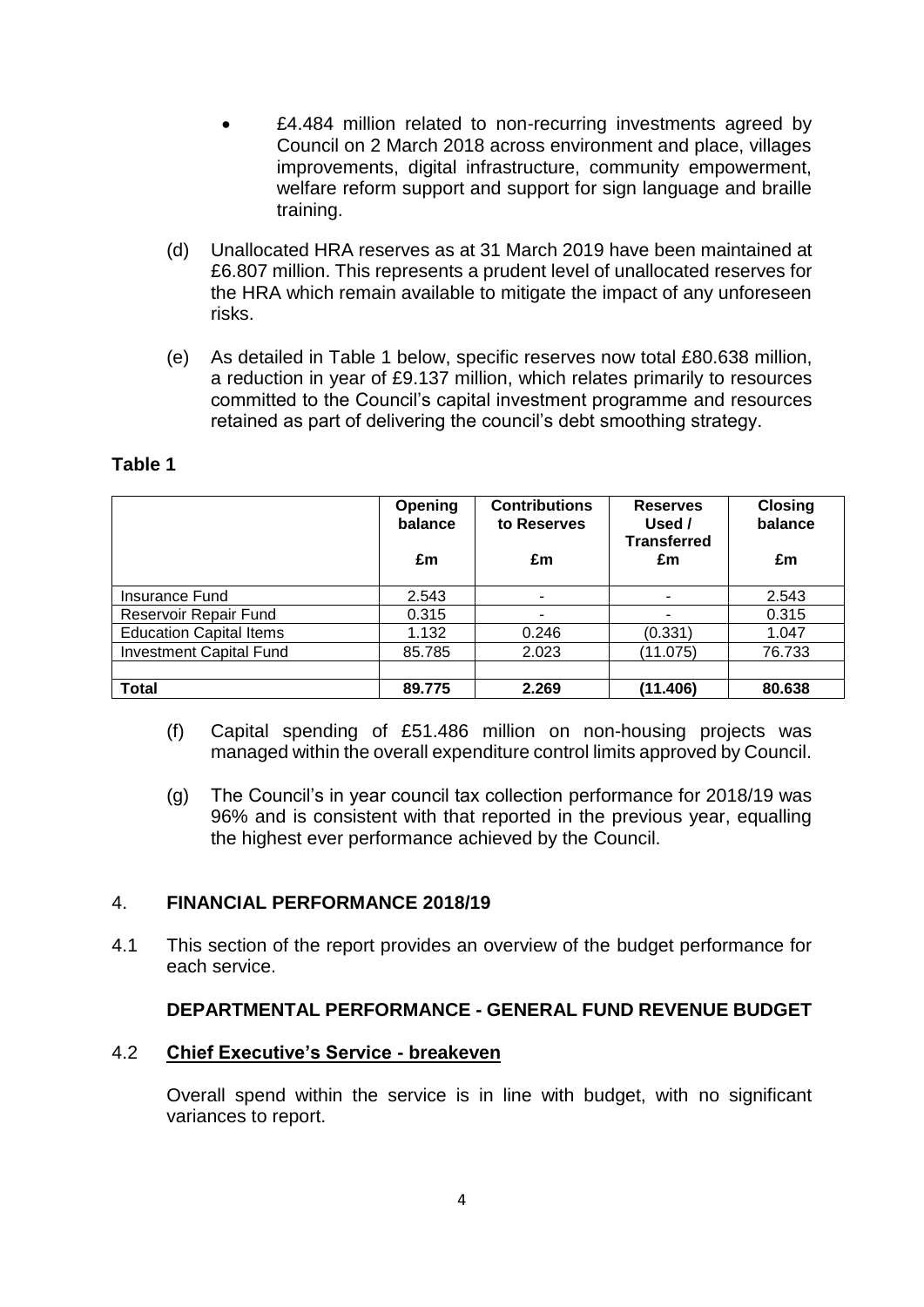### 4.3 **Finance and Resources - £12,000 under-spend**

The year-end under-spend is the net result of cost pressures within ICT maintenance offset by additional licensing income.

### 4.4 **Environment & Infrastructure - £9,000 under-spend**

The underspend is the net result of strict management control of costs across a range of pressure areas including public building repairs and waste disposal, and one-off costs related to the introduction of revised waste collection arrangements; offset by the recovery of repairs costs resulting from traffic accidents through insurance claims, the utilisation of waste reserve funding and support from corporate budgets.

#### 4.5 **Communities Housing and Planning - £8,000 underspend**

There were no significant variations from budget to report.

### 4.6 **Children's Services - £2,000 under-spend**

Overspends in Additional Support for Learning, children's social care and central administration have been offset by lower than anticipated expenditure on within primary and secondary schools.

The underspend is after accounting for year-end budget flexibility carried forward by schools under Council's Delegated Management of Resources (DMR) Scheme as detailed in section 3.3 above.

# 4.7 **Adult Services - breakeven**

The breakeven position is the net result of underspends in older people and learning disability services; offset by overspends in physical disability services.

## 4.8 **Miscellaneous Services – £863,000 overspend**

The net year-end position on miscellaneous services was an overspend linked to the agreed debt smoothing strategy and additional debt repayments, which is offset by the over-recovery of council tax outlined below.

#### 4.9 **Council Tax Income - £875,000 over-recovery**

Council tax income has over recovered against budget and the in-year collection level of 96% is consistent with that reported in the previous year. This represents a continued positive level of collection performance in what remains a challenging economic environment for both residents and the Council.

# 4.10 **Housing Revenue Account (HRA) – Break-even**

The final year-end breakeven position is in line with the projection previously reported and reflects the net effect of underspends in support services and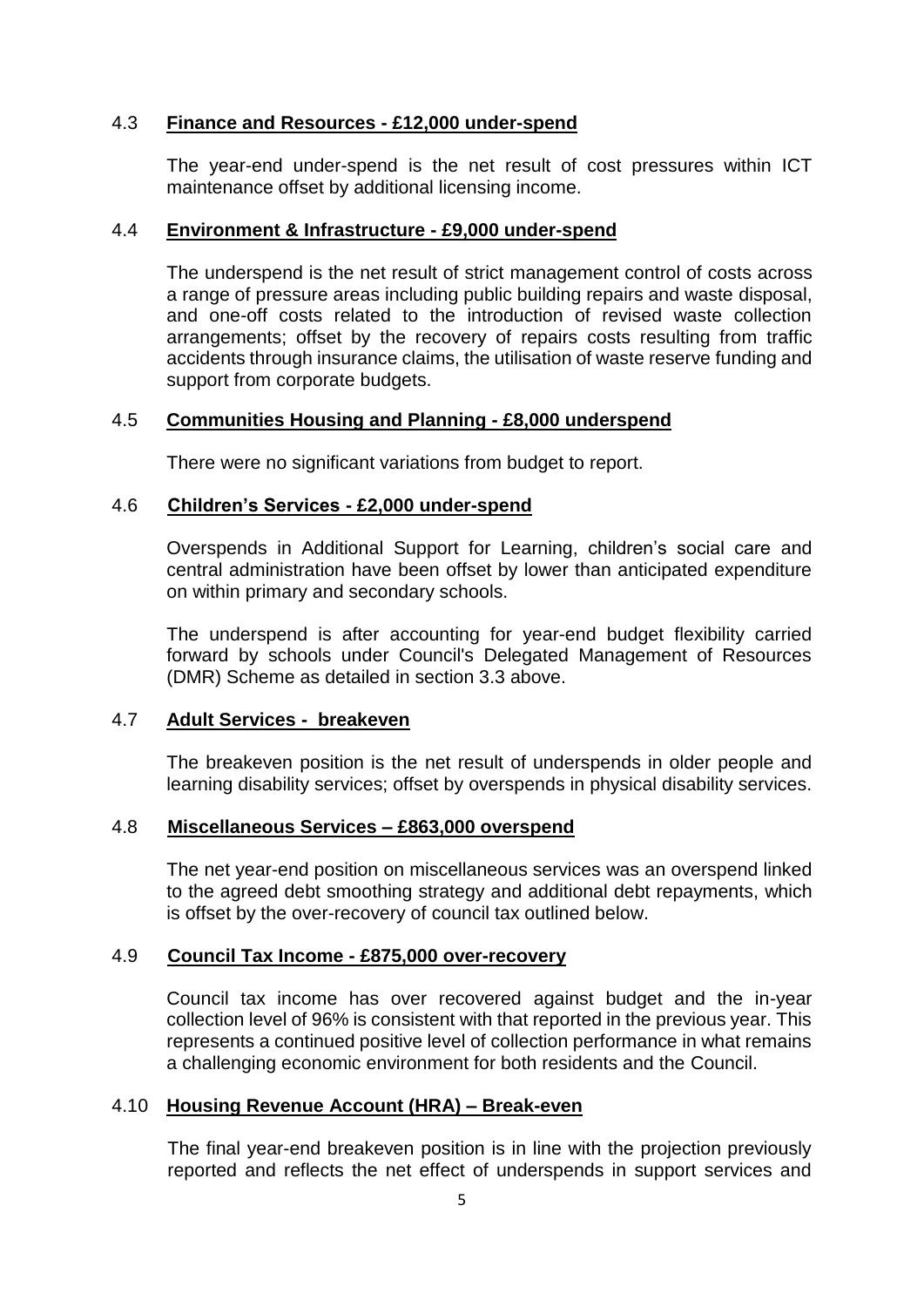transfer payments which have been used to fund a repairs overspend in premises related costs and increased debt repayment as part of the overall housing debt smoothing strategy.

Support services and supplies budgets underspent against central support costs and other recharges, including postages, advertising and printing.

The transfer payments budget highlights underspends delivered through continuing improvements in performance regarding rent collection and void rent losses. Savings on Council tax for void properties have also been realised as a result of progress being made with the regeneration of the Tannahill area in Ferguslie Park.

Additional investment in property maintenance costs, including void properties resulted in an overspend in repairs within premises related costs.

An overspend in depreciation and impairment relates to the increased capital contributions made as part of the HRA Business Plan Strategy to utilise in year underspends to assist mitigate the impact of future capital borrowing costs arising from the delivery of investment in housing stock.

Unallocated HRA reserves as at 31st March 2019 have been maintained at £6.807 million. This represents a prudent level of unallocated reserves for the HRA which remain available to mitigate the impact of any unforeseen risks.

# **5. BUDGET PERFORMANCE - CAPITAL**

# 5.1 **Non-Housing Capital Budget Performance**

 Non-Housing capital expenditure totalled £51.486 million during 2018/19. Capital receipts of £0.992 million were generated from asset sales. These receipts along with £7.617 million available within the Useable Capital Receipts Reserve provided total receipts of £8.609 million. From this, £0.591 million was utilised to support current year investment leaving a balance of £8.017 million which has been earmarked to support the ongoing investment programme in future years. The capital investment performance was delivered within the approved prudential expenditure and borrowing limits set by the Council.

#### 5.2 **Housing Capital Budget Performance**

 Housing capital expenditure totalled £15.475 million during 2018/19. Capital receipts of £1.944 million were realised from asset sales during 2018/19. These receipts were fully utilised in 2018/19 to support the current year investment programme.

#### **6 PRUDENTIAL FRAMEWORK**

6.1 The Prudential Framework approved by the Council is supported by a number of indicators and the Council's performance against these indicators is reported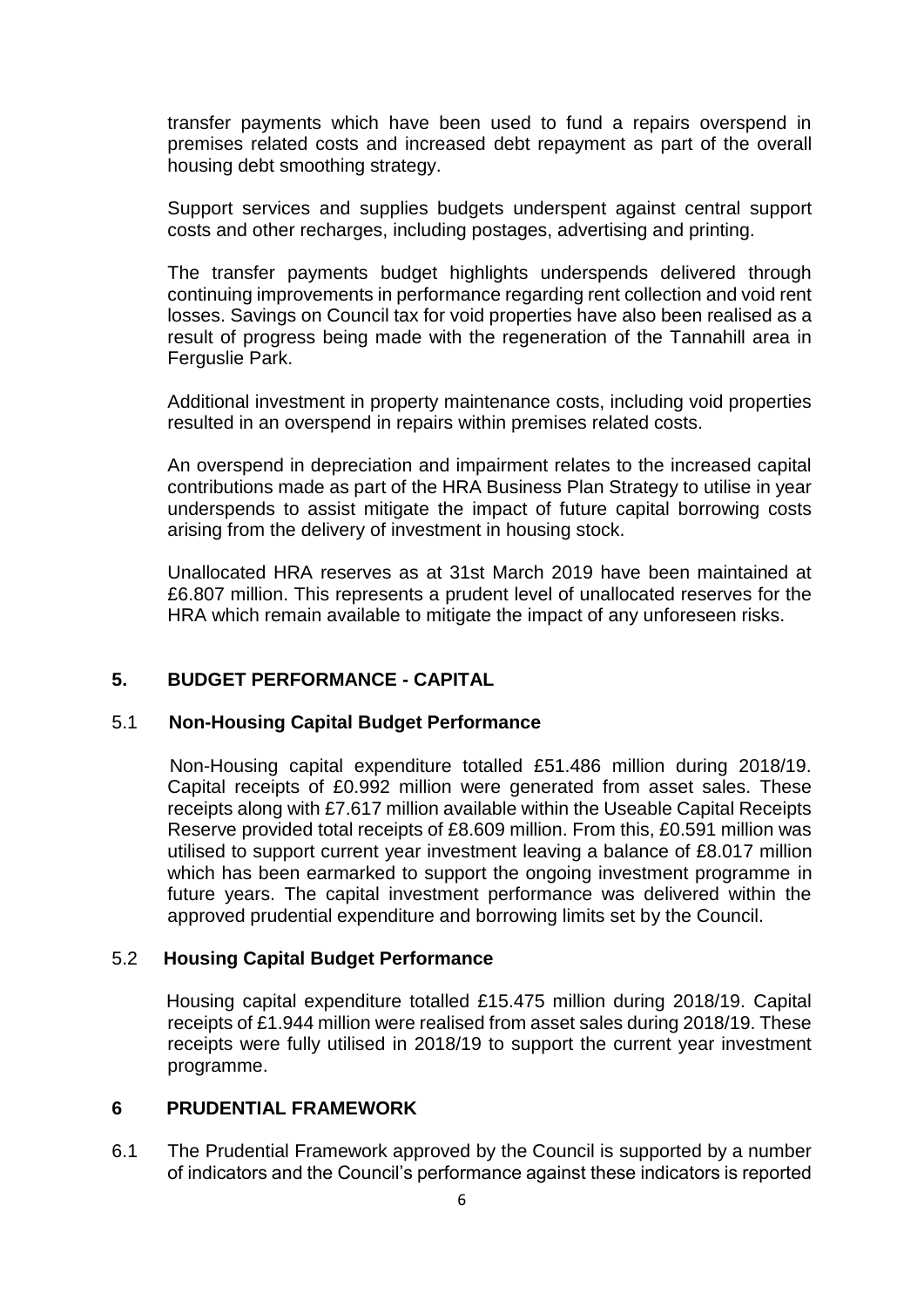in the Management Commentary in the Accounts. A further report outlining the treasury management activity undertaken during 2018/19 is also on the agenda for this meeting.

# **7. GROUP ACCOUNTS**

- 7.1 The Code of Practice on Local Authority Accounting in the United Kingdom 2018/19 – ("the Code"), requires local authorities to consider accounting for their interests in all types of entity e.g. Joint Boards & Committees, Leisure Trusts, companies etc. This includes other local authorities or similar bodies as defined in section 106 of the Local Government (Scotland) Act 1973 e.g. statutory bodies such as Valuation Joint Boards plus all Joint Committees. Under the Code authorities are required to prepare a full set of Group Accounts in addition to their own Council's Accounts where they have a material interest in such entities.
- 7.2 To comply with the mandatory requirement for such disclosures we have once again reviewed over the last year a number of organisations with which the Council is involved against the accounting guidelines as detailed in the code. We have concluded that the Council is required to prepare Group Accounts and to consolidate the results of the Council with a share of a number of other entities.
- 7.3 The entities that are deemed to fall within the Council's group boundary are:

Joint Boards encompassing the Strathclyde Concessionary Travel Scheme Joint Committee, Strathclyde Partnership for Transport, the Renfrewshire Valuation Joint Board and the Renfrewshire Integration Joint Board,

Paisley, Renfrew & Johnstone Common Good Funds and the Observatory Trust administered by the Council,

Renfrewshire Leisure Limited, and

Park Lane Developments (Renfrewshire) LLP.

Paisley Museum Reimagined Limited was incorporated in January 2019 as the company which will deliver the fundraising strategy for the redevelopment of Paisley Museum as agreed by the Leadership Board in September 2018. The company has not commenced trading and is therefore not included within the group accounts for 2018/19.

7.4 Both the Council's own Accounts and the Group Accounts will be submitted by 30 June to external audit in accordance with the statutory deadline, however final completion of the Group Accounts has not been possible within the timescales for release of Council papers; therefore as in previous years it is proposed that authority is delegated to the Director of Finance & Resources to submit the duly completed group accounts to external audit.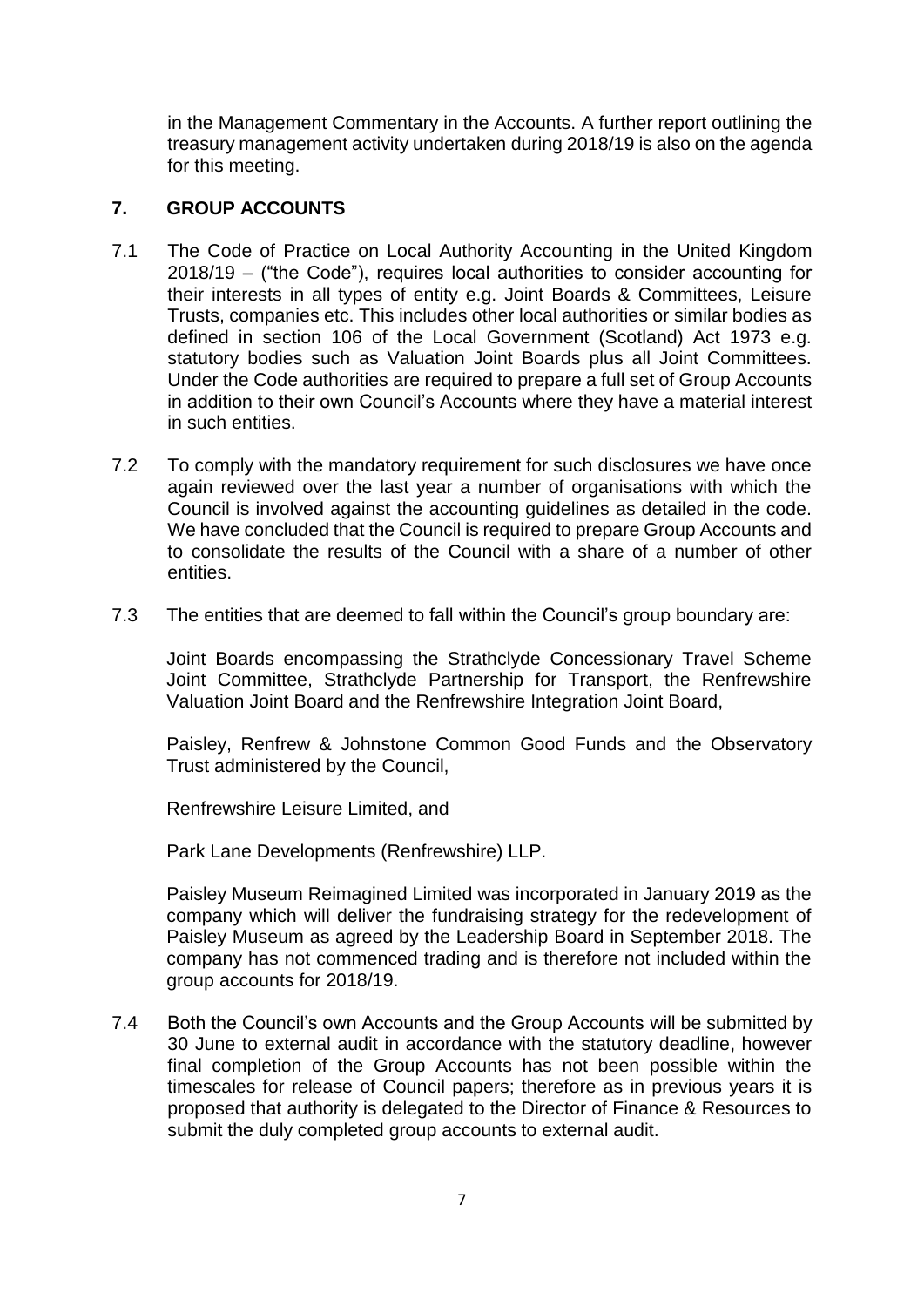# **8. Common Good Funds and Coats Observatory Trust Fund Accounts**

- 8.1 Under accounting requirements introduced in 2010/11, the Council is required to present the annual accounts of both the Common Good Funds and the Observatory Trust separately from the Council's main accounts. In addition, the Council is also required to put in place audit arrangements which are separated from the audit of the Council and its own financial statements.
- 8.2 Enclosed therefore for members approval for submission for audit are the annual accounts for both the Common Good Funds and the Observatory Trust which have been prepared in line the Charities Statement of Recommended Accounting Practice (Charities SORP).

**\_\_\_\_\_\_\_\_\_\_\_\_\_\_\_\_\_\_\_\_\_\_\_\_\_\_\_\_\_\_\_\_\_\_\_\_\_\_\_\_\_\_\_\_\_\_\_\_\_\_\_\_\_\_\_\_\_\_\_\_\_\_\_\_\_\_\_**

# **Implications of the Report**

- 1. **Financial** *–* the report provides an overview of the Council's financial performance over the course of 2018/19 and as at 31 March 2019. The annual accounts will be presented for audit with the audit findings being reported to the Audit, Risk and Scrutiny Board on 23 September 2019. The report outlines continued sound budgetary control and management of council expenditure within available resources.
- 2. **HR & Organisational Development** *-* none
- 3. **Community/Council Planning –** the report outlines continued sound financial management which supports the council to deliver on its key community and council plan objectives.
- 4. **Legal** *–* subject to approval by Council, the annual accounts will be released to external audit within the statutory timescales.
- 5. **Property/Assets** *-* none
- 6. **Information Technology** *-* none
- 7. **Equality & Human Rights** *-* The Recommendations contained within this report have been assessed in relation to their impact on equalities and human rights. No negative impacts on equality groups or potential for infringement of individuals' human rights have been identified arising from the recommendations contained in the report. If required following implementation, the actual impact of the recommendations and the mitigating actions will be reviewed and monitored, and the results of the assessment will be published on the Council's website.